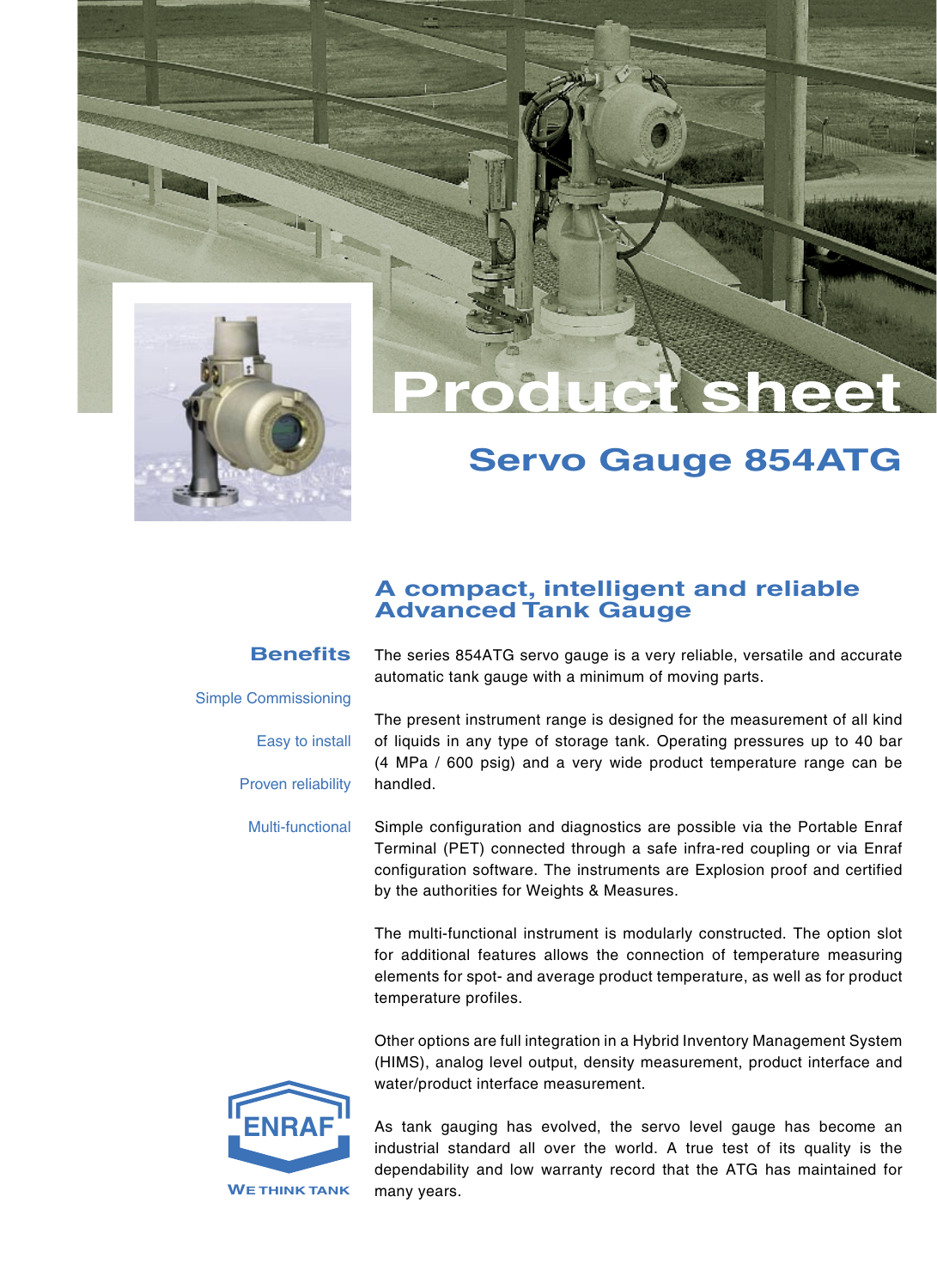| <b>Measuring specifications</b> |                                                                                         |
|---------------------------------|-----------------------------------------------------------------------------------------|
| Measuring range                 | 27 m (88 ft)<br>: Standard                                                              |
|                                 | 37 m (121 ft)<br>Optional                                                               |
|                                 | 35 m (115 ft) (with measuring wire up to 150 m (492 ft))                                |
| Measuring accuracy level        | : $\leq \pm 0.4$ mm ( $\pm 0.016$ ") <sup>1)</sup>                                      |
|                                 | : $\leq \pm 2$ mm ( $\pm$ 0.08 ") <sup>2)</sup>                                         |
| Measuring accuracy interface    |                                                                                         |
| Measuring accuracy density      | : $\leq \pm 3$ kg/m <sup>3</sup> ( $\pm 0.19$ lb/ft <sup>3</sup> ) <sup>3)</sup>        |
| Measuring accuracy temp.        | : $\pm$ 0.1 °C ( $\pm$ 0.18 °F) <sup>1)4)</sup>                                         |
| Sensitivity                     | : $\pm$ 0.1 mm ( $\pm$ 0.004 ") <sup>1)</sup>                                           |
| Repeatability                   | : $\pm$ 0.1 mm ( $\pm$ 0.004 ") <sup>1)</sup>                                           |
| Wave integration time           | : Programmable, three setpoints, between 0.5 s and 10 s                                 |
| <b>Mechanical</b>               |                                                                                         |
| Flange                          | : See 'Identification code', Pos 9, 10                                                  |
| <b>Dimensions</b>               | : See back page                                                                         |
|                                 |                                                                                         |
| Weight                          | : Medium pressure version 16 kg (35 lb)                                                 |
|                                 | Chemical version 21 kg (46 lb)                                                          |
|                                 | High pressure version 26kg (57 lb)                                                      |
| Cable entries                   | : 4 pcs 3/4" NPT threaded                                                               |
| <b>Environmental</b>            |                                                                                         |
| Operating pressure              | : M and C version : up to 6 bar / 0.6 MPa (90 psi)                                      |
|                                 | H version<br>: up to 40 bar / 4 MPa (600 psi) (up to 25 bar / 2.5 MPa in acc. to PED)   |
| Ambient temperature             | : -40 °C to +65 °C (-40 °F to +149 °F)                                                  |
| <b>Protection class</b>         | : IP 65 according to EN 60529 (NEMA 4)                                                  |
|                                 | : Explosion proof                                                                       |
| Safety                          |                                                                                         |
|                                 | - ATEX II 1/2G EEx d IIB T6 or II 1/2G EEx de IIB T6 or                                 |
|                                 | EEx [ia/ib] IIB T6 or EEx de [ia/ib] IIB T4                                             |
|                                 | - Class I, Division 1, Groups B, C and D, in acc. to ANSI / NFPA 70 (FM, USA)           |
| <b>Materials</b>                |                                                                                         |
| Housing servo comp. & cover     | : All types cast aluminum Int. reg. AA A356 EN1706 AC-AISi7Mg0,3                        |
| Drum compartment                | : M version cast aluminum Int. reg. AA A356 EN1706 AC-AISi7Mg0,3                        |
|                                 | C & H version stainless steel ASTM A351, CF-8M, G-X6 CrNiMo 18 10 (1.4408)              |
| Finish aluminum parts           | : Chromatized according to MIL-C-5541C                                                  |
| Measuring drum, drum shaft      | : Stainless steel (1.4401) EN10088 ≅ AISI 316                                           |
|                                 |                                                                                         |
| Measuring wire                  | : See 'Identification code', Pos 12                                                     |
| Magnet cap                      | : Stainless steel (1.3953)                                                              |
| O-rings                         | : Drum cover Silicone / FEP (others NBR 70)                                             |
| <b>Electrical</b>               |                                                                                         |
| Power supply                    | : 110/130/220/240 V (+10% to -20%), optional 65 V (+10% to -20%)                        |
|                                 | also suitable for 230 V (+6 % to -6 % according to CENELEC)                             |
| Frequency variations            | : $45$ Hz to 65 Hz                                                                      |
| Power rating                    | : 25 VA, $I_{max} = 2$ A                                                                |
| <b>Transmission</b>             |                                                                                         |
| <b>Type</b>                     | : Serial, ASCII coded, Bi-Phase Mark modulated (BPM)                                    |
| Isolating voltage               | $:$ > 1,500 V                                                                           |
|                                 |                                                                                         |
| Lightning protection            | : Full galvanic separation via isolating transformers                                   |
| Protocol                        | : Standard Enraf fieldbus (GPU protocol)                                                |
| Common mode rejection           | $:$ > 150 dB                                                                            |
| Cabling                         | : Two conductors, twisted pair, $R_{max} = 200 \Omega / \text{line}, C_{max} = 1 \mu F$ |
| Transmission to                 |                                                                                         |
| Portable Enraf Terminal (PET)   | : Infra-red, serial                                                                     |
| <b>Options</b>                  |                                                                                         |
| Alarm relay outputs             | : 2x SPDT, galvanically isolated, $V_{max}$ = 240 V, $I_{max}$ = 3 A                    |
| Density measurement             | : See 'Identification code', Pos 15 (with density displacer)                            |
| Level output                    | : $4 - 20$ mA (accuracy $\pm$ 0.1% full scale)                                          |
|                                 |                                                                                         |
| Input boards                    | : Spot RTD, VITO probes for average temperature and/or water measurement,               |
|                                 | HART <sup>®</sup> devices                                                               |
| Data transmission               | : Standard Modbus via RS-232C or RS-485                                                 |
|                                 | i.s. output for Tank Side Indicator (TSI)                                               |
| Cable entries                   | : Adapters available to fit other sizes cable glands                                    |
|                                 |                                                                                         |
|                                 |                                                                                         |

HART® is a trademark of the HART Communications Foundation.

1) Under reference conditions

<sup>2)</sup> Difference product density 100 kg/m $3$  (6.25 lb/ft $3$  )

 $3)$  (optional) with a density displacer and calibrated for density measurement

4) With VITO temperature probe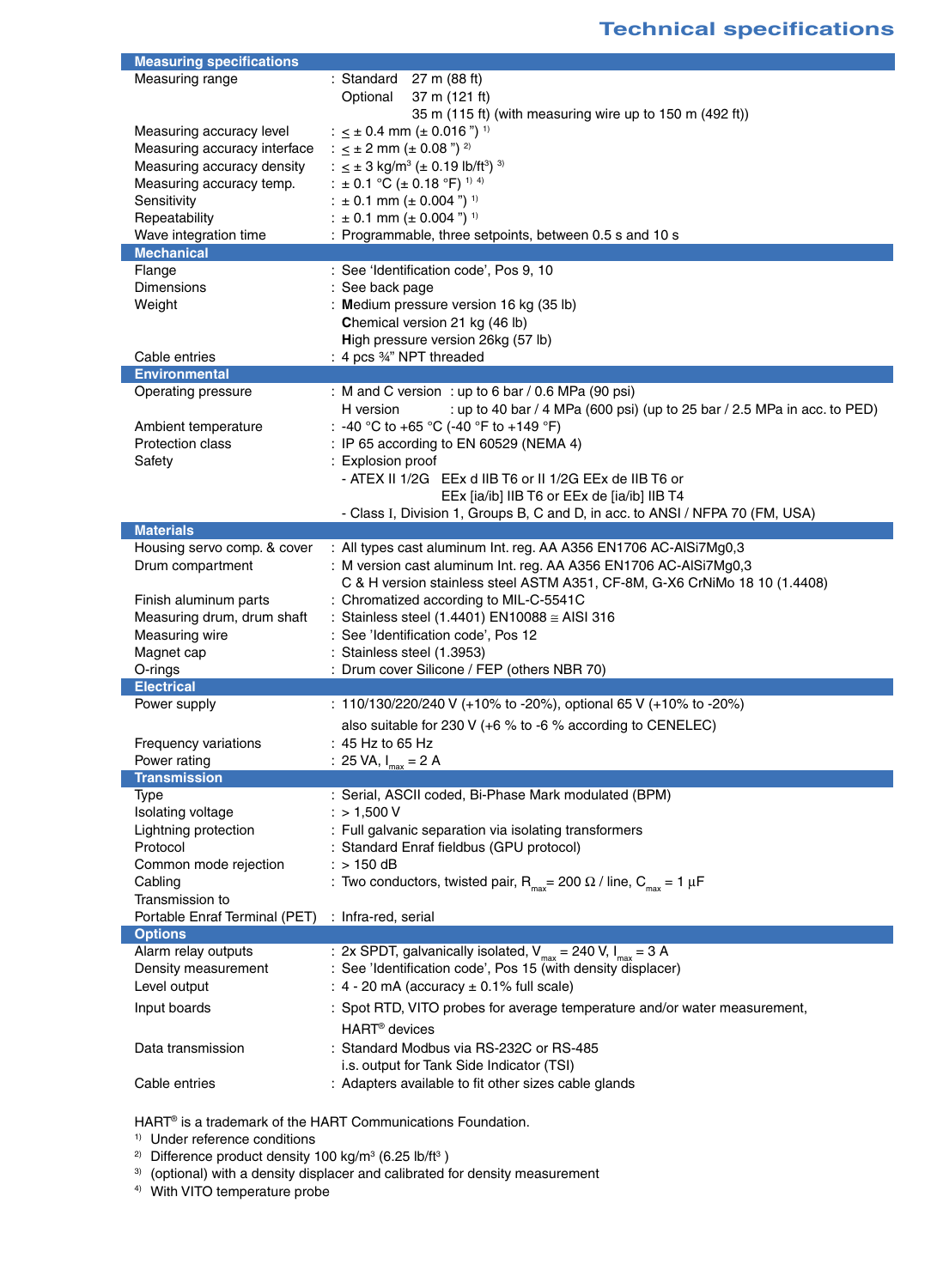## **Identification code**

| <b>Pos 1 Application</b>                                                                                  |                                                                                     |  |
|-----------------------------------------------------------------------------------------------------------|-------------------------------------------------------------------------------------|--|
| <b>U</b> General purpose                                                                                  | X W&M certified                                                                     |  |
| <b>Pos 2 Data transmission</b>                                                                            |                                                                                     |  |
| <b>E</b> Enraf Bi-phase mark protocol (standard)                                                          |                                                                                     |  |
| i.s. Output for Tank Side Indicator (TSI) and Enraf Bi-Phase Mark (BPM) protocol                          |                                                                                     |  |
| RS-232C GPU protocol (only when Pos $4 = B$ , C, J, M, U or Z)<br>R                                       |                                                                                     |  |
| RS-485 GPU protocol (only when Pos $4 = B$ , C, J, M, U or Z)<br>s                                        |                                                                                     |  |
| RS-232C standard Modbus (only when Pos 4 = B, C, J, M, U or Z)<br>V                                       |                                                                                     |  |
| RS-485 standard Modbus (only when Pos 4 = B, C, J, M, U or Z)<br>W                                        |                                                                                     |  |
| Pos 3 Display                                                                                             |                                                                                     |  |
| With display<br>Α                                                                                         |                                                                                     |  |
| Pos 4 I/O options                                                                                         |                                                                                     |  |
| <b>B</b> Spot temperature Pt100<br>V<br>Analog level output                                               |                                                                                     |  |
| VITO temperature and/or water probe<br>С                                                                  | Analog level output + VITO temperature and/or                                       |  |
| Average temperature MIR interface + HART device(s)<br>G                                                   | W<br>water probe                                                                    |  |
| VITO temp. and/or water probe + HART device(s)<br>J                                                       | X<br>Analog level output + VITO temperature probe                                   |  |
| M Average temperature MIR interface                                                                       | Analog level output + spot temperature Pt 100 +                                     |  |
| N                                                                                                         | Ÿ<br>VITO temp. and/or water probe + HART device(s)                                 |  |
| Average temp. MIR interface + Analog level output                                                         | $\mathsf{z}$                                                                        |  |
| Spot temperature Pt100 + HART device(s)<br>U<br>None                                                      |                                                                                     |  |
| Pos 5, 6, 7 Instrument designation                                                                        |                                                                                     |  |
| $8 \quad 5$<br>4 Servo gauge ATG                                                                          |                                                                                     |  |
| <b>Pos 8 Pressure version</b>                                                                             |                                                                                     |  |
| Up to 6 bar 0.6 MPa (90 psi) if Pos 9, 10 = 11, 12 or 13<br>С                                             |                                                                                     |  |
| Up to 6 bar 0.6 MPa (90 psi) if Pos 9, 10 = 21 or 22<br>М                                                 |                                                                                     |  |
| н                                                                                                         | Up to 40 bar 4 MPa (600 psi) if Pos 9, 10 = 51, 52, 53 or 54 (25 bar according PED) |  |
| Pos 9, 10 Drum compartment & flange                                                                       |                                                                                     |  |
| mat. *) flange<br>acc. to                                                                                 | compatible with<br>finish<br>acc. to                                                |  |
| 1<br>2" 150 lbs rf<br><b>ANSI B16.5</b><br>1<br>SS                                                        | turning, Ra = $3.2 - 12.5$ µm<br>DN50, PN20 rf<br>ISO 7005-1                        |  |
| <b>NW50 ND6</b><br><b>DIN 2501</b>                                                                        | turning, $Rz = max. 40 \mu m$<br>DN50, PN6 rf<br>ISO 7005-1                         |  |
| SS<br>$\overline{2}$<br>1<br>form D<br><b>DIN 2526</b>                                                    |                                                                                     |  |
| 3<br>2" 150 lbs ff<br>1<br><b>ANSI B16.5</b><br>SS                                                        | ISO 7005-1<br>turning, $Ra = 3.2 - 12.5 \mu m$<br>DN50, PN20 ff                     |  |
| $\overline{2}$<br>1<br>Al<br>2" 150 lbs ff<br><b>ANSI B16.5</b>                                           | turning, $Ra = 3.2 - 12.5 \mu m$<br>DN50, PN20 ff<br>ISO 7005-1                     |  |
|                                                                                                           |                                                                                     |  |
| Al<br><b>NW50 ND6</b><br><b>DIN 2501</b><br>$\overline{2}$<br>$\overline{2}$<br><b>DIN 2526</b><br>form B | turning, $Rz = 40 - 160 \mu m$<br>DN50, PN6 ff<br>ISO 7005-1                        |  |
|                                                                                                           |                                                                                     |  |
| 5<br><b>ANSI B16.5</b><br>1<br>2" 300 lbs rf<br>SS                                                        | turning, Ra = $3.2 - 12.5$ µm<br>DN50, PN50 rf<br>ISO 7005-1                        |  |
| $\overline{2}$<br>5<br>2" 300 lbs rf<br><b>ANSI B16.5</b><br>SS                                           | turning, $Ra = 3.2 - 6.3 \mu m$<br>DN50, PN50 rf<br>ISO 7005-1                      |  |
| <b>NW50 ND40</b><br><b>DIN 2501</b><br>SS<br>5<br>3<br><b>DIN 2526</b><br>form C                          | turning, $Rz = 40 - 160 \mu m$<br>DN50, PN40 rf<br>ISO 7005-1                       |  |
| NW50 ND40<br><b>DIN 2501</b><br>SS<br>5<br>4                                                              | turning, $Rz = max. 16 \mu m$<br>ISO 7005-1<br>DN50, PN40 rf                        |  |
| form $E$ DIN 2526                                                                                         | *) see also technical specifications                                                |  |
| Pos 11 Safety approvals                                                                                   |                                                                                     |  |
| A <b>ATEX</b><br>Europe                                                                                   | <b>FM</b><br>F<br><b>USA</b>                                                        |  |
| <b>CENELEC</b><br>Y<br>Europe                                                                             | N<br>None                                                                           |  |
| Pos 12 Measuring range & wire material                                                                    |                                                                                     |  |
| 2 27 m (88 ft) AISI 316                                                                                   | $K$ 37 m (121 ft) Hasteloy C22                                                      |  |
| 27 m (88 ft) Hasteloy C22<br>Α                                                                            | $\lfloor$ 37 m (121 ft) Tantalum                                                    |  |
| 27 m (88 ft) Tantalum<br>в                                                                                | M 37 m (121 ft) Invar                                                               |  |
| $C$ 27 m (88 ft)<br>Invar                                                                                 | N 37 m (121 ft) Platinum / 20% Iridium                                              |  |
| 27 m (88 ft) Platinum / 20% Iridium<br>D                                                                  | 35 m (115 ft) AISI 316                                                              |  |
| 3 37 m (121 ft) AISI 316                                                                                  | $\overline{9}$<br>with 150 m (492 ft) wire length                                   |  |
| Pos 13 Purge connection                                                                                   |                                                                                     |  |
| Option not used                                                                                           | $\lfloor 1/4 \rceil$ BSP entry                                                      |  |
| Pos 14 Mains supply                                                                                       |                                                                                     |  |
| $A$ 220 V                                                                                                 | 50/60 Hz<br><b>R</b> 130 V<br>50/60 Hz                                              |  |
| $C$  110 $V$                                                                                              | 50/60 Hz<br>S<br>50/60 Hz<br>65 V                                                   |  |
| $K$ 240 V                                                                                                 |                                                                                     |  |
| 50/60 Hz<br>Pos 15 Density measurement                                                                    |                                                                                     |  |
|                                                                                                           |                                                                                     |  |
| D With servo density measurement<br>Option not used                                                       |                                                                                     |  |
| Pos 16 Alarms                                                                                             |                                                                                     |  |
| W                                                                                                         | With 2 programmable SPDT alarms<br>$\mathsf{Z}$ 1<br>No alarms                      |  |
|                                                                                                           |                                                                                     |  |
| UEA<br> Z <br>8 <sub>5</sub><br>$4$ M 2 1<br>$\overline{2}$<br>$\star$<br>z<br>Y<br>A                     | <b>Typical identification code</b>                                                  |  |
|                                                                                                           |                                                                                     |  |
| $\mathbf{A}$<br>8 5 4                                                                                     | Your identification code                                                            |  |